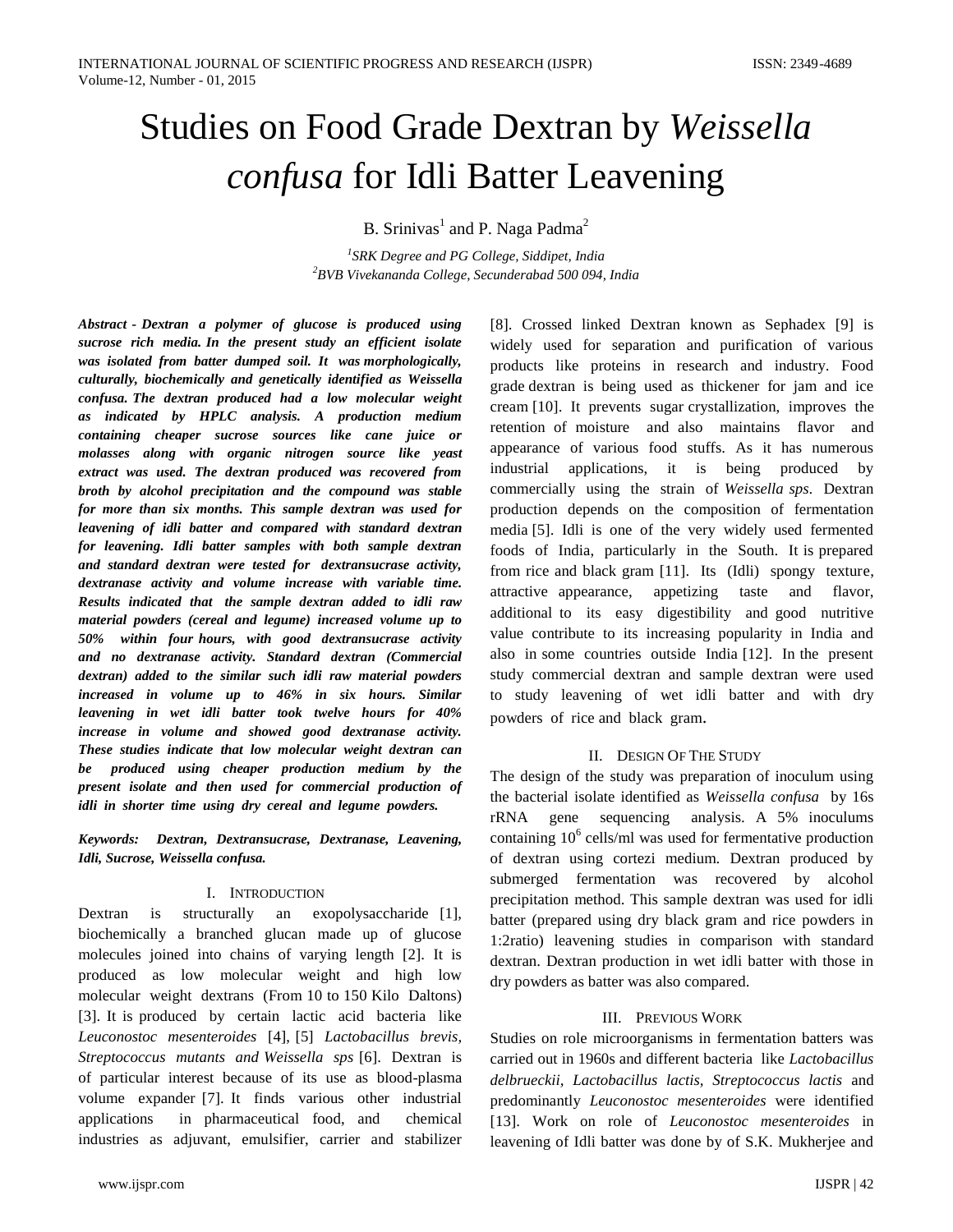group. *Leuconostoc mesenteroides* was found to produce an exopolysaccharide called dextran which was essential for leavening of the batter, and also responsible for acid production mostly lactic acid in idli, dosa and such related products, together with *Streptococcus faecalis* [14]. Further studies revealed that a number of physico-chemical changes during fermentation of the idli batter including leavening (batter volume increase) and acid production are known to occur [15]. Authors Soni and Sadhu have reviewed numerous methods of idli prepration [16]. Balasubramanium, *et al.,* focused on varied aspects such as effect of raw materials, fermentation or processing temperature, microorganisms involved in biochemical and nutritive changes [17]. Characteristics like texture, taste and flavor of idli depended largely on the acidity developed during fermentation of batter and also production of dextran that entrapped the  $CO<sub>2</sub>$ evolved [8]. Cost effective production of dextran commercially needs good production medium and so cheaper sucrose rich sources and also different nitrogen sources were studied for production of dextran [18], [19].

### IV. PROPOSED METHODOLOGY

INOCULUM PREPERATION FOR DEXTRAN PRODUCTION*:* Bacterial culture was isolated from idli batter/black gram soaked water, using enrichment culture technique. The isolate was identified by microscopic, biochemical tests like resistance to vancomycin and confirmed by 16s rRNA gene sequencing analysis as *Weissella confusa*.

FERMENTATION: Broth studies for dextran production was done in 250ml Erlenmeyer flasks containing 50ml cortezi medium with sucrose as main carbon source. The inoculum size was 5% and it contained  $10^6$  cells/ml. The flasks were incubated at  $30^{\circ}$  C for 24 hours and later at  $4^{\circ}$ C for next 24 hours. The broth sample was tested for dextran production by anthrone method [20] and fructose by resorcinol method [21]. Fructose in broth was tested only to prove that dextran is a polymer of glucose and fructose is left in broth when sucrose is taken in the medium.

RECOVERY: Dextran was recovered from broth by alcohol precipitation, dried under vacuum over  $CaCl<sub>2</sub>$  at  $30^0$ C weighed [22]. Product was assayed and found to contain glucose polymer (Dextran) by using anthrone method. Dextran yield was determined in grams/100ml of fermented broth.

BATTER LEAVENING STUDIES: These were done in 100ml wet idli batter (prepared by 1:2 ratio of black gram to rice) and with dry powders of black gram and rice (1:2 ratio). Increase in volume, production of dextransucrase,

www.ijspr.com IJSPR | 43

dextranase and dextran yield were studied for a period of 12 hours of wet batter and 6 hours for dry powders. Studies were done with both standard dextran (commercial dextran) and sample dextran (10mg/100ml).

ENZYME ASSAYS: a) Dextransucrase activity was determined by measuring the reducing sugar released from sucrose [23]. Units of dextransucrase activity are represented in DSU/ml/hr. One unit of enzyme activity was defined as the enzyme quantity that converts 1.0 milligram of sucrose into fructose and dextran in 1 hour under standard conditions [24].

b) Dextranase activity was assayed by measuring the glucose released from dextran [25]. Units of dextranase activity are represented in DSU/ml/hr. One unit of enzyme activity was defined as the enzyme quantity that converts 1.0 milligram dextran into glucose.

### V. RESULTS

Freshly prepared idli batter volume reaches its maximum in 12 hours. Dextransucrase and dextranase activity were also found from 1hr and 6hr respectively (Table-1). Batter leavening studies with rice and black gram powder using standard dextran revealed that the volume increased by 45% in 6 hours while for sample dextran it was also 45% increase in 3hrs. In both the cases there was no dextranase activity and dextransucrase activity was found from 3 hr (Table-2). Freshly prepared idli batter leavening studies revealed that the volume increased by 46% in 4hrs with standard dextran and 54% in 4hrs with sample dextran. Dextransucrase activity was observed from 1hr in both the samples but not dextranase activity (Table-3).

TABLE 1. LEAVENING OF FRESHLY PREPARED IDLI BATTER 100 ML (1:2 RATIO OF BLACK GRAM TO RICE).

| <b>Time</b><br>(Hrs) | <b>Dextransucras</b><br>e activity<br>$(\mu m/ml/min)$ | <b>Dextranase</b><br>activity<br>$(\mu m/ml/min)$ | <b>Volume of</b><br><b>hatter</b><br>increased<br>(in ml) | <b>Dextran</b><br>yield<br>(mg/100)<br>ml) |
|----------------------|--------------------------------------------------------|---------------------------------------------------|-----------------------------------------------------------|--------------------------------------------|
| 2                    | 0.24                                                   |                                                   |                                                           |                                            |
| 4                    | 0.58                                                   |                                                   | 1.5                                                       | 12                                         |
| 6                    | 1.5                                                    | 0.01                                              | 4.0                                                       | 33                                         |
| 8                    | 2.0                                                    | 0.03                                              | 11.5                                                      | 39                                         |
| 10                   | 2.11                                                   | 0.08                                              | 32                                                        | 42                                         |
| 12                   | 2.19                                                   | 0.10                                              | 45                                                        | 48                                         |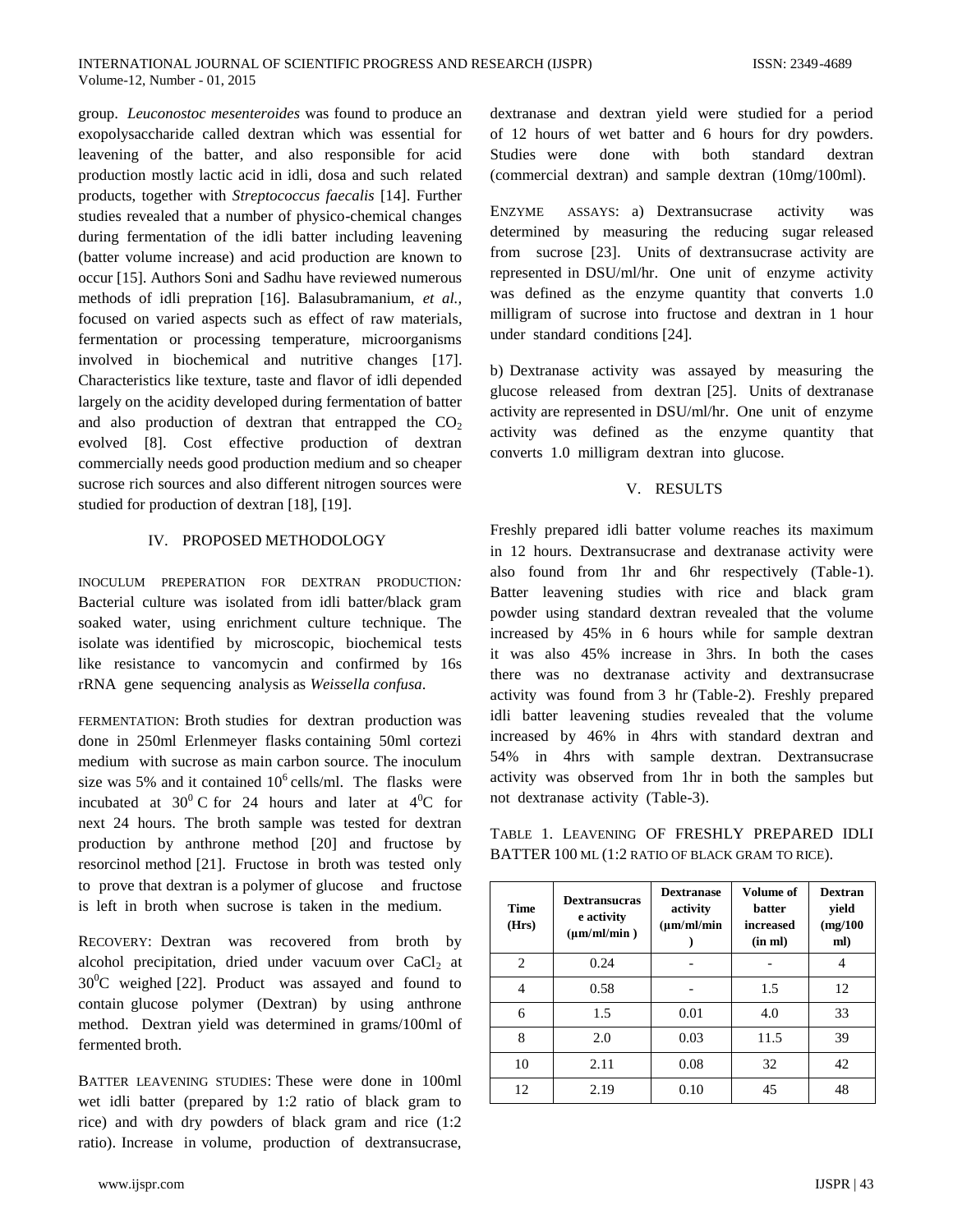TABLE 2. LEAVENING OF RICE AND BLACK GRAM POWDER (2:1 RATIO) WITH STANDARD DEXTRAN AND SAMPLE DEXTRAN (10 mg/ml).

| <b>Time</b><br>(Hrs) | <b>Dextransucras</b><br>e activity<br>$(\mu m/ml/min)$ |      | Volume of<br><b>batter</b><br>increased (in<br>ml) |     | Dextran yield<br>(in mg/100ml) |     |
|----------------------|--------------------------------------------------------|------|----------------------------------------------------|-----|--------------------------------|-----|
|                      | C.D                                                    | S.D  | C.D                                                | S.D | C.D                            | S.D |
|                      |                                                        |      |                                                    | 9   |                                |     |
| 2                    |                                                        |      | 4                                                  | 27  |                                |     |
| 3                    | 0.15                                                   | 0.20 | 11                                                 | 45  | 3.3                            | 3.6 |
| 4                    | 0.25                                                   | 0.34 | 33                                                 | 50  | 4                              | 6   |
| 5                    | 0.36                                                   | 0.42 | 40                                                 | 60  | 6                              | 7.5 |
| 6                    | 0.42                                                   | 0.54 | 46                                                 | 65  | 7.5                            | 11  |

TABLE 3. LEAVENING OF FRESHLY PREPARED IDLI BATTER 100ML (2:1 RATIO OF RICE AND BLACK GRAM) WITH STANDARD DEXTRAN AND SAMPLE DEXTRAN (10 mg/ml).

| Time<br>(Hrs)  | <b>Dextransucrase</b><br>activity<br>$(\mu m/ml/min)$ |       | Volume of<br>batter<br>increased (in<br>ml) |     | Dextran yield<br>(in<br>mg/100ml) |     |
|----------------|-------------------------------------------------------|-------|---------------------------------------------|-----|-----------------------------------|-----|
|                | C.D                                                   | S.D   | C.D                                         | S.D | C.D                               | S.D |
| 1              | 0.012                                                 | 0.014 | 1                                           | 3   | 3                                 | 3.1 |
| 11/2           | 0.15                                                  | 0.16  | 5                                           | 9   | 3.3                               | 3.4 |
| $\overline{c}$ | 0.24                                                  | 0.26  | 12                                          | 18  | 4                                 | 4.2 |
| 21/2           | 0.29                                                  | 0.31  | 19                                          | 24  | 4.9                               | 4.9 |
| 3              | 0.33                                                  | 0.34  | 27                                          | 32  | 6                                 | 6   |
| 31/2           | 0.42                                                  | 0.54  | 39                                          | 45  | 7.5                               | 9   |
| 4              | 0.54                                                  | 0.60  | 46                                          | 54  | 9                                 | 11  |

#### VI. DISCUSSION

In Indian subcontinent, Idli is one of the very widely used fermented food mainly prepared from rice and black gram [26]. Many microorganisms like Leuconostoc *mesenteroides*. *Streptococcus thermophilus* produce lactic acid and carbon dioxide that make the batter anaerobic and leaven the product during the fermentation of idli batter [17]. The maximum leavening of wet idli batter takes 12 hrs as the microbes should grow and then produce dextran. Taking the fact that dextran is used in leavening of wet idli batter, use of commercially produced dextran for dry powders of rice and black gram minimizes the time for leavening. Dextran is an exopolysaccharide that acts as a mesh like structure, that prevents the release of gases namely  $CO<sub>2</sub>$  produced by microorganisms present naturally during fermentation of idli batter. Addition of dextran directly not only reduces leavening time but also may be helps in better entrapment of released gases thus giving more sponginess to the product idli.

## VII. CONCLUSION

An efficient isolate was isolated that produced more amount of exo-polysaccharide by 48 hours in sucrose rich media. The isolate was identified as *Weissells sp .*by morphological, biochemical and genetic method like 16srRNA sequencing. Food grade dextran produced by present isolate can be used for leavening of idli batter and for the preparation of idlis using dry ingredients instead of wet batter. Use of dry ingredients instead of wet batter for preparation of traditional and nutritionally rich idlis with leavening by this food grade dextran has commercial significance and can also be used for automation of the whole process.

#### VIII. FUTURE SCOPES

The food grade dextran is commercially significant as it can also be used as jelling agent. Use of dry ingredients for idli preparation with leavening by this food grade dextran has commercial significance as this can also be used for automation of this traditional and high nutritional domestic process of idli making.

#### IX. ACKNOWLEDGMENT

The authors (Srinivas and Naga Padma) are grateful to the management of BVB Bhavan's Vivekananda College for encouraging to carry out this work.

#### REFERENCES

- [1] Tallgren, A.H., Airaksinen, U Von Weissenberg, R., Ojamo, H., Kuusisto, J., and Leisola, M., "Exopolysaccharideproducing Bacteria from Sugar Beets", Applied Environmental Microbiology. 65, 862-864, 1999.
- [2] Naessens, M.H., Cerdobbel, A., Soetaert, W., and Vandamme, E.J., "*Leuconostoc dextransucrase* and dextran production properties and application", Journal of Chemical Technology and Biotechnology, 80, 845-860, 2005.
- [3] Shah Ali UL Qader, Lubna Iqbal, Afsheeen Aman, Erum Shireen and Abid Azhar. "Production of dextran by newly isolated strains of *Leuconostoc mesenteroides* PCSIR-4 and PCSIR-9", Turkish Journal of Biochemistry, 31, 21-26, 2005.
- [4] Leathers, T.D., Hayman, G.T., and Cote, G.L., "Rapid Screening of *Leuconostoc mesenteroides* Mutants for Elevated